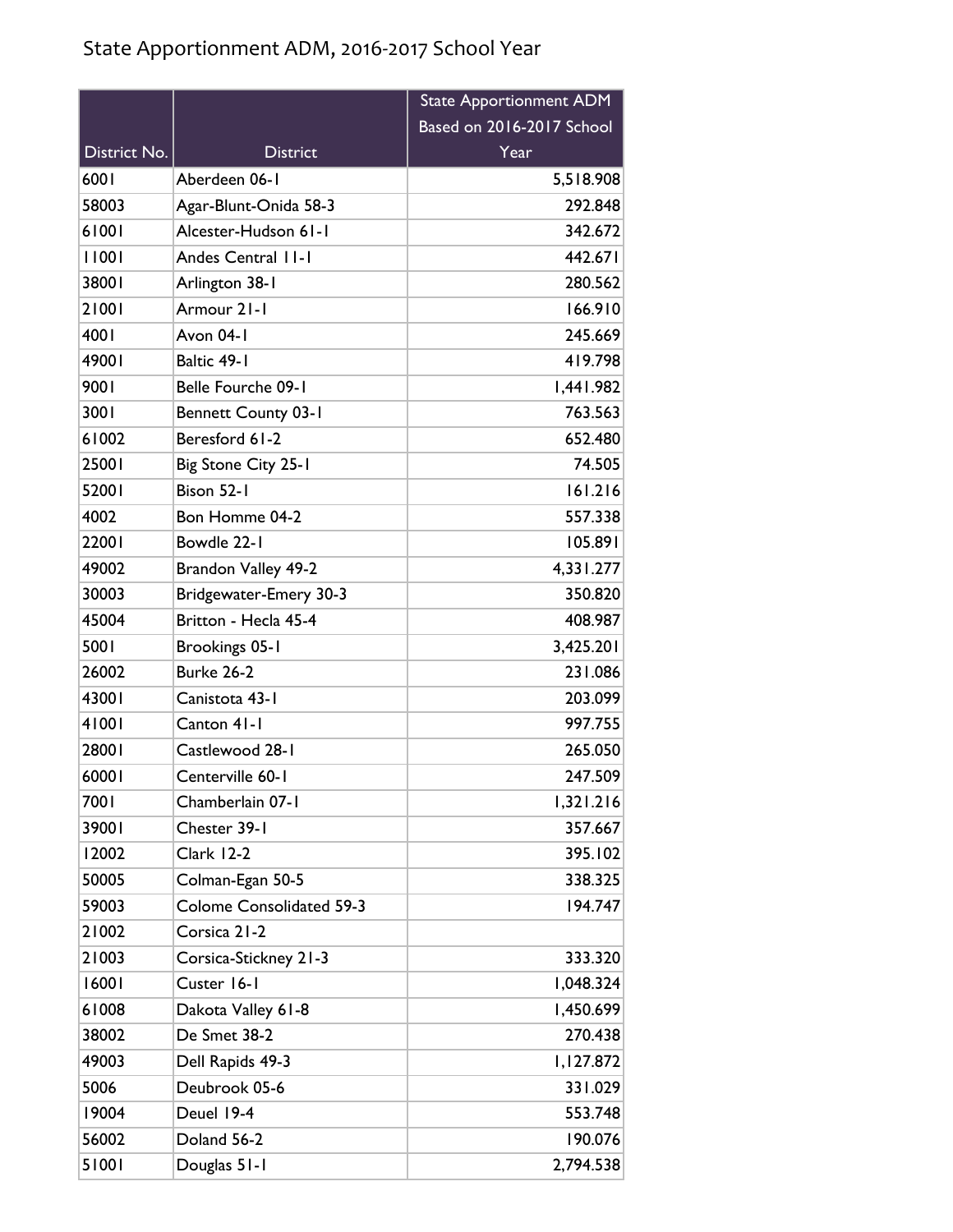|              |                             | <b>State Apportionment ADM</b> |
|--------------|-----------------------------|--------------------------------|
|              |                             | Based on 2016-2017 School      |
| District No. | <b>District</b>             | Year                           |
| 64002        | Dupree 64-2                 | 395.538                        |
| 20001        | Eagle Butte 20-1            | 1,499.340                      |
| 23001        | Edgemont 23-1               | 136.705                        |
| 22005        | <b>Edmunds Central 22-5</b> | 144.691                        |
| 16002        | Elk Mountain 16-2           | 15.074                         |
| 61007        | Elk Point-Jefferson 61-7    | 759.995                        |
| 5003         | Elkton 05-3                 | 315.931                        |
| 28002        | Estelline 28-2              | 287.626                        |
| 17001        | Ethan 17-1                  | 178.534                        |
| 44001        | Eureka 44-1                 | 140.775                        |
| 46002        | <b>Faith 46-2</b>           | 147.203                        |
| 24004        | Faulkton Area 24-4          | 332.106                        |
| 50003        | Flandreau 50-3              | 943.878                        |
| 14001        | Florence 14-1               | 171.275                        |
| 6002         | Frederick Area 06-2         | 157.627                        |
| 33001        | Freeman 33-1                | 373.944                        |
| 49004        | Garretson 49-4              | 460.111                        |
| 63001        | Gayville-Volin 63-1         | 210.289                        |
| 53001        | Gettysburg 53-1             | 208.167                        |
| 25003        | Grant-Deuel 25-3            | 124.775                        |
| 26004        | Gregory 26-4                | 358.186                        |
| 6006         | Groton Area 06-6            | 598.859                        |
| 27001        | Haakon 27-1                 | 274.824                        |
| 28003        | Hamlin 28-3                 | 825.437                        |
| 30001        | Hanson 30-1                 | 471.530                        |
| 31001        | Harding County 31-1         | 206.993                        |
| 41002        | Harrisburg 41-2             | 4,926.874                      |
| 14002        | Henry 14-2                  | 111.578                        |
| 10001        | Herreid 10-1                | 97.021                         |
| 34002        | Highmore-Harrold 34-2       | 275.287                        |
| 51002        | Hill City 51-2              | 467.230                        |
| 56006        | Hitchcock-Tulare 56-6       | 257.336                        |
| 23002        | Hot Springs 23-2            | 807.687                        |
| 53002        | Hoven 53-2                  | 140.527                        |
| 48003        | Howard 48-3                 | 385.096                        |
| 2002         | Huron 02-2                  | 3,066.900                      |
| 22006        | Ipswich Public 22-6         | 430.158                        |
| 13003        | Irene-Wakonda 13-3          | 302.667                        |
| 2003         | Iroquois 02-3               | 207.074                        |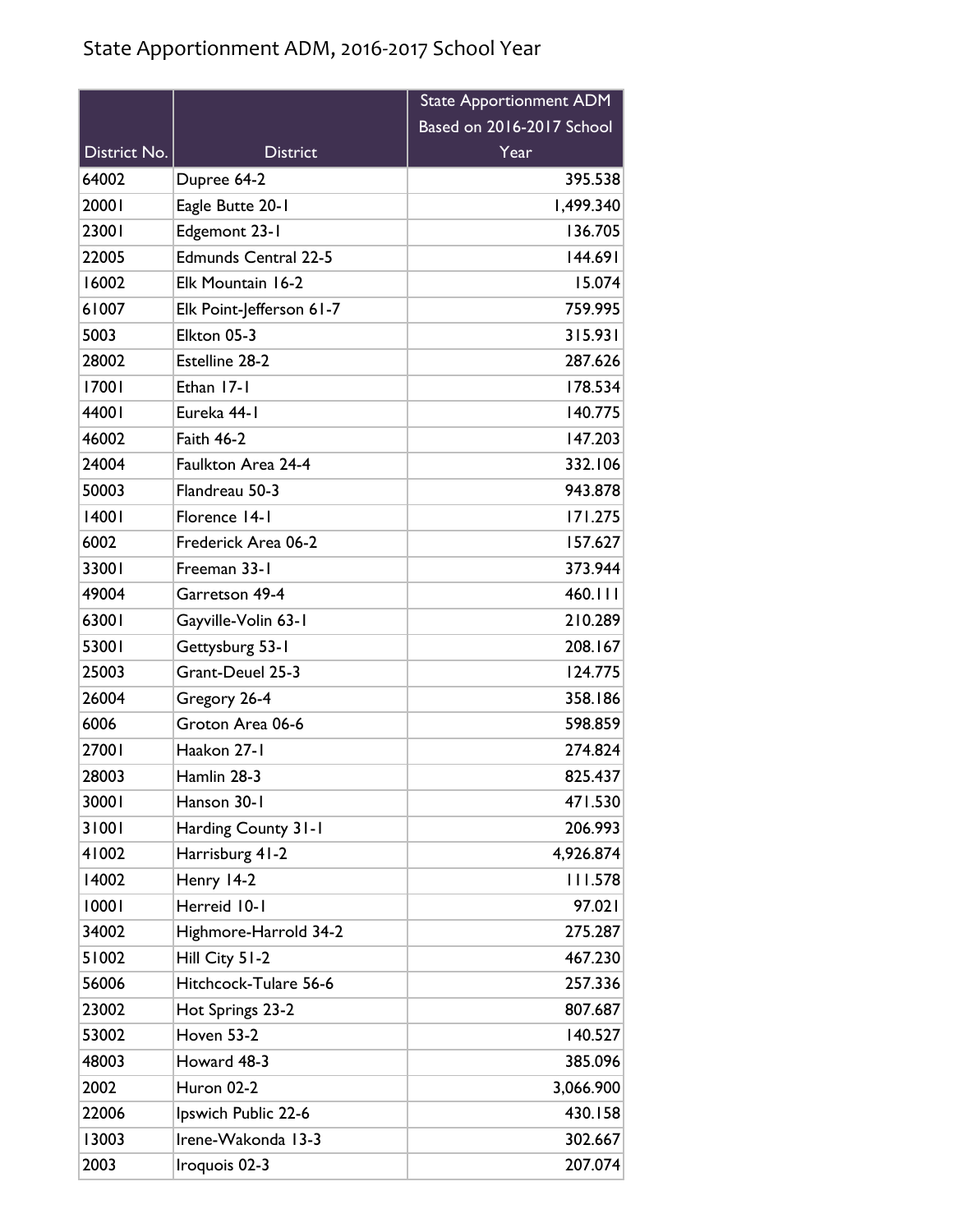|              |                             | <b>State Apportionment ADM</b> |
|--------------|-----------------------------|--------------------------------|
|              |                             | Based on 2016-2017 School      |
| District No. | <b>District</b>             | Year                           |
| 37003        | Jones County 37-3           | 173.903                        |
| 35002        | Kadoka Area 35-2            | 706.084                        |
| 7002         | Kimball 07-2                | 250.415                        |
| 38003        | Lake Preston 38-3           | 153.209                        |
| 45005        | Langford Area 45-5          | 224.786                        |
| 40001        | Lead-Deadwood 40-1          | 768.391                        |
| 52004        | Lemmon 52-4                 | 296.637                        |
| 41004        | Lennox 41-4                 | 1,168.521                      |
| 44002        | Leola 44-2                  | 219.640                        |
| 42001        | Lyman 42-1                  | 753.242                        |
| 39002        | <b>Madison Central 39-2</b> | 1,338.805                      |
| 60003        | Marion 60-3                 | 237.602                        |
| 43007        | McCook Central 43-7         | 426.843                        |
| 15001        | McIntosh 15-1               | 110.795                        |
| 15002        | McLaughlin 15-2             | 705.771                        |
| 46001        | Meade 46-1                  | 3,019.470                      |
| 33002        | Menno 33-2                  | 251.848                        |
| 25004        | Milbank 25-4                | 992.778                        |
| 29004        | Miller 29-4                 | 499.772                        |
| 17002        | Mitchell 17-2               | 3,095.284                      |
| 62006        | Mobridge-Pollock 62-6       | 679.299                        |
| 43002        | Montrose 43-2               | 253.194                        |
| 17003        | Mount Vernon 17-3           | 161.354                        |
| 51003        | New Underwood 51-3          | 172.934                        |
| 9002         | Newell 09-2                 | 342.632                        |
| 56007        | Northwestern Area 56-7      | 280.465                        |
| 23003        | Oelrichs 23-3               | 38.963                         |
| 65001        | Oglala Lakota               | 3,941.809                      |
| 39005        | Oldham-Ramona 39-5          | 131.883                        |
| 60004        | Parker 60-4                 | 413.378                        |
| 33003        | Parkston 33-3               | 522.349                        |
| 32002        | Pierre 32-2                 | 2,799.066                      |
| 1001         | Plankinton 01-1             | 273.521                        |
| 11005        | Platte-Geddes 11-5          | 574.990                        |
| 51004        | Rapid City 51-4             | 15,436.590                     |
| 56004        | Redfield 56-4               | 592.009                        |
| 54004        | Rosholt 54-4                | 159.259                        |
| 39004        | Rutland 39-4                | 123.035                        |
| 55005        | Sanborn Central 55-5        | 209.685                        |